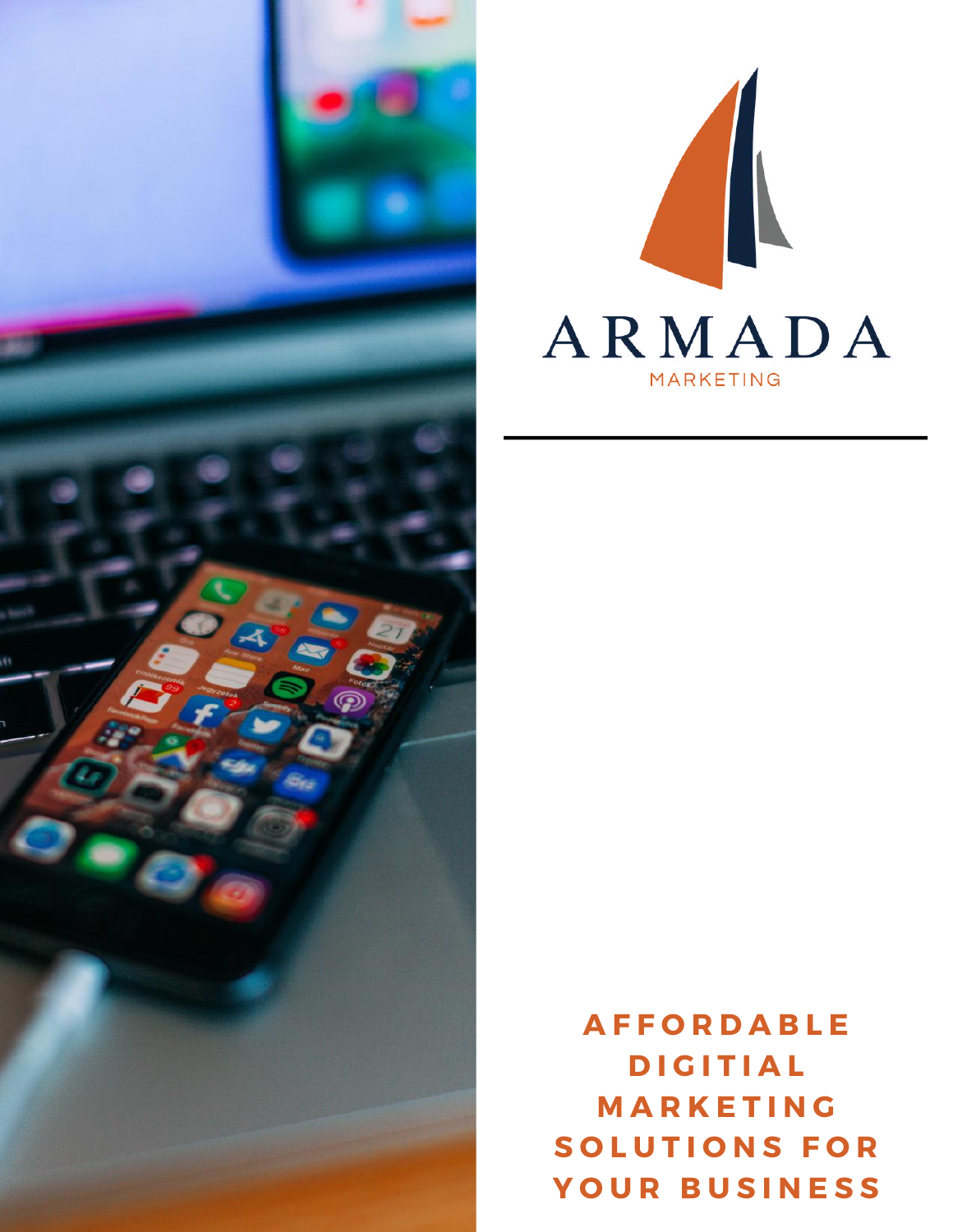# OUR GOAL

Our goal is to provide your business with efficient and cost effective digital marketing with a specific purpose to increase your brand awareness, increase sales and bring revenue to your business.

## WHAT WE DO AND WHY WE DO IT

Digital Marketing is becoming a highly sort after service by many businesses as it can help to establish your brand, bring more awareness to your business and give you a strong online presence which can often lead to new clients/consumers/customers and see an increase in profits.

*"The use of social media marketing and promotion of your website may not immediately bring you new customers however it helps build credibility and brand awareness over a period of time. All of this matters living in a digital world, you cannot do without it."* - Mark De Luca, Senior Partner & Director of The Armada Group.

For businesses looking to grow and succeed we have packages to suit your immediate needs. All packages are available on a simple and affordable monthly direct debit plan.

## OUR SPECIALTIES



**SEO -** Optimizing your online content and keywords so that your business shows as a top search result.



**Social Media -** Creation of strategic posts to assist with SEO efforts, increase your business awareness and traffic to your website as well as monitoring the engagement with the posts.



**Website -** Review content on your website to ensure this is current and a reflection of what shows on your social accounts.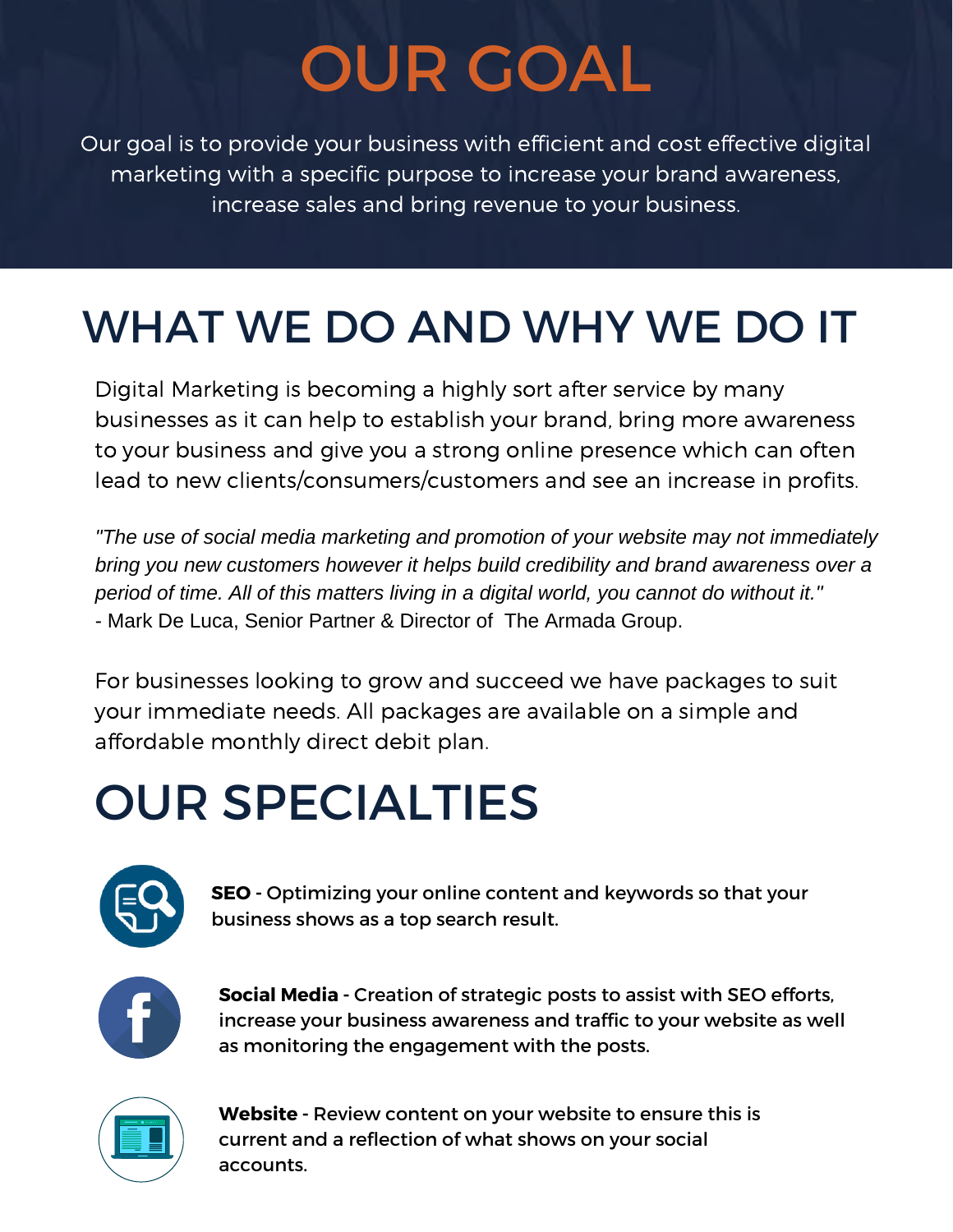### GROW YOUR TOMORROW

Our experienced team of professionals work together to deliver outcomes of the highest standard.

For Individuals and Businesses looking to grow their brand and business, Digital Marketing is an important step to assist in success of this. At Armada, success is a common goal across all of our divisions. The Armada Group offers a comprehensive range of services to help you reach your financial goals and protect and grow your wealth.

Armada Marketing, we have the strength in numbers to deliver the outcomes you seek.

#### **A R M A D A . C O M . A U**